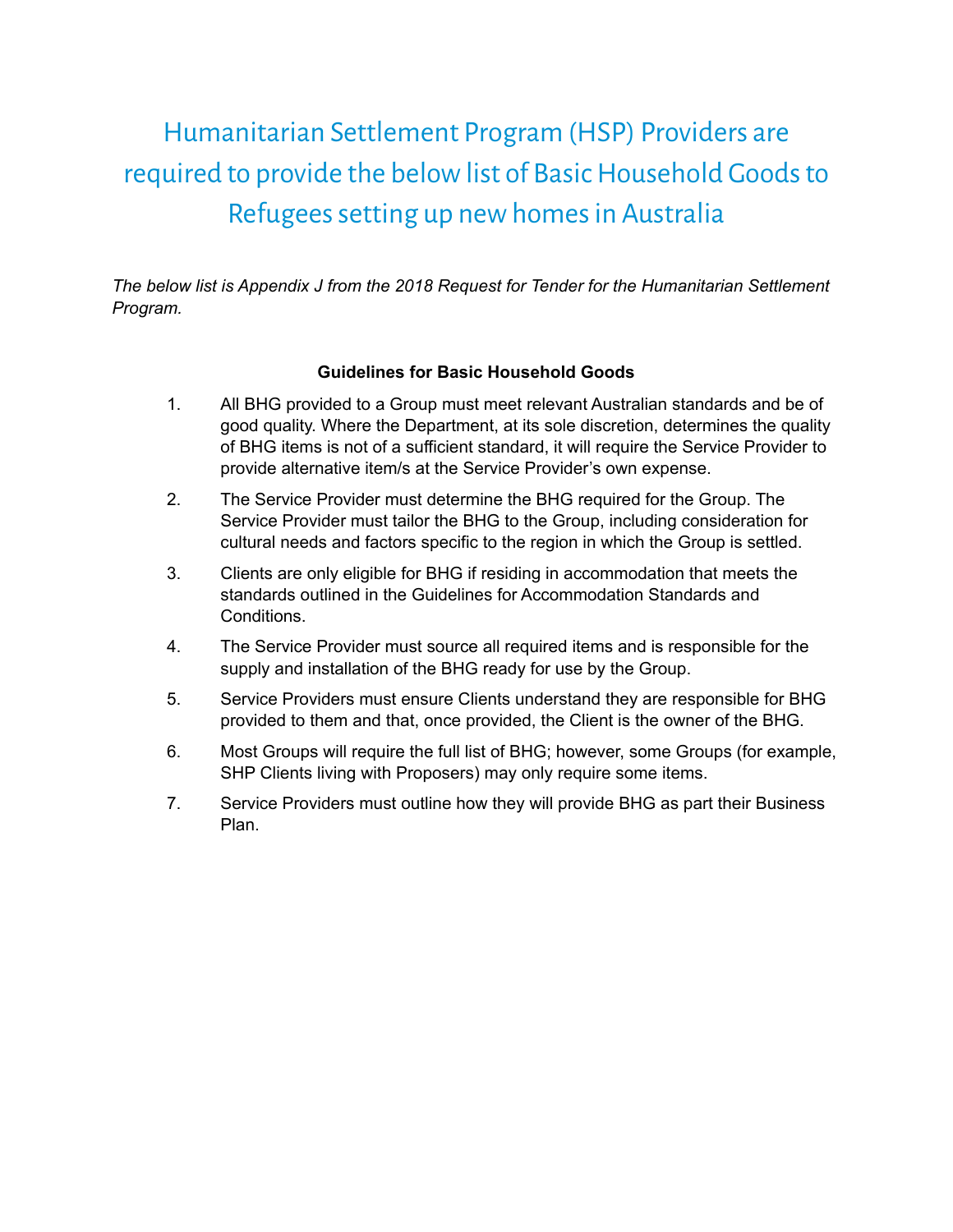## *List of BHG*

| Category              | Individual item and quantity                                                                                                                                                                                                                                                                                                    |
|-----------------------|---------------------------------------------------------------------------------------------------------------------------------------------------------------------------------------------------------------------------------------------------------------------------------------------------------------------------------|
| Whitegood<br>S        | <b>Washing Machine</b><br>Minimum 5.5kg: for Bands 1-3 (Groups with 1-4 Clients)<br>Minimum 7kg: for Bands 3-4 (Groups with more than 4<br>Clients)                                                                                                                                                                             |
|                       | <b>Refrigerator with inbuilt freezer</b><br>220 - 300L: for Bands 1-2 (Groups with 1-2 Clients)<br>300 - 380L: for Bands 3-4 (Groups with 3-6 Clients)<br>380 - 440L: for Bands 5-6 (Groups with more than 6<br>Clients)<br>Provision of a washing machine and fridge is mandatory, unless already<br>supplied at the property. |
| <b>Browngoo</b><br>ds | 1 television – Minimum 56cm<br>1 television stand<br>1 (for Groups with 1-4 Clients) or 2 (for Groups with more than 4 Clients)<br>portable heater/s OR fan/s (depending on the climate and time of the<br>year)<br>1 DVD player<br>1 clock                                                                                     |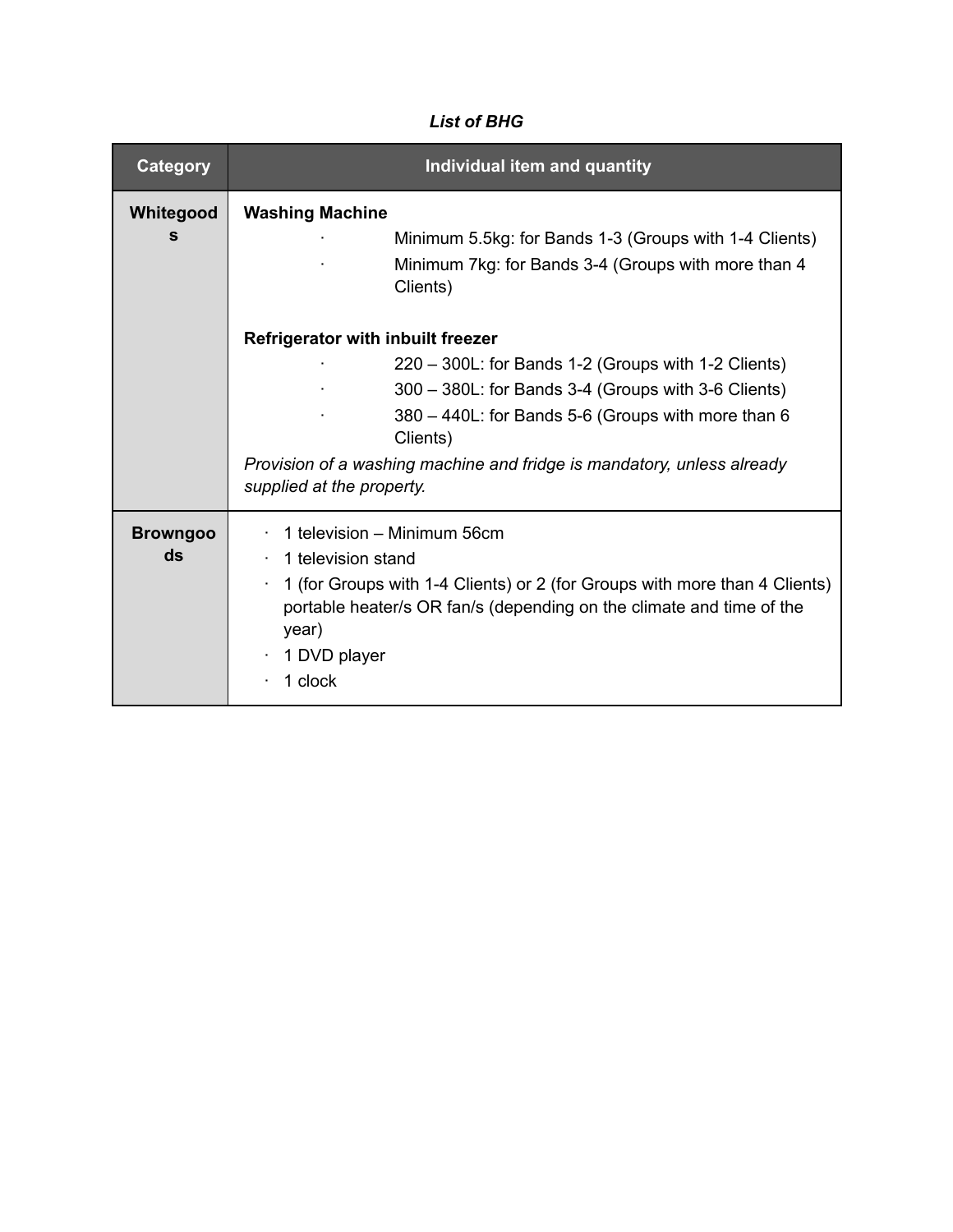| <b>Household</b><br>furniture | Lounge (no futons)<br>Minimum 4 seat sofa capacity: for Bands 1-2 (Groups with 1-2 Clients)<br>Minimum 5 seat sofa capacity: for Bands 3-4 (Groups with 3-6 Clients)<br>٠<br>Minimum 6 seat sofa capacity: for Bands 5-6 (Groups with more than 6<br>Clients)<br>Provision of a lounge is mandatory, unless already supplied at the property.                                                                                                                                            |
|-------------------------------|------------------------------------------------------------------------------------------------------------------------------------------------------------------------------------------------------------------------------------------------------------------------------------------------------------------------------------------------------------------------------------------------------------------------------------------------------------------------------------------|
|                               | Table and chairs (for indoor use)<br>Minimum 5 piece set (table and 4 chairs) OR rug (if culturally<br>appropriate): for Bands 1-3 (Groups with 1-6 Clients)<br>Minimum 7 piece set (table and 6 chairs) OR rug (if culturally<br>appropriate): for Bands 4-6 (Groups with more than 6 Clients), with<br>additional chairs per person<br>1 study desk and chair                                                                                                                          |
|                               | <b>Bedroom furniture</b><br>1 bed base per Client or couple (minimum double for couples and single<br>parents with dependants, all others-minimum single beds)<br>1 mattress per Client or couple (same as bed size)<br>1 wardrobe and set of drawers per bedroom (where no built-in robes<br>provided) AND clothes hangers<br>1 bedside table per Client<br>Provision of a bed for each client/couple and child/family member is<br>mandatory, unless already supplied at the property. |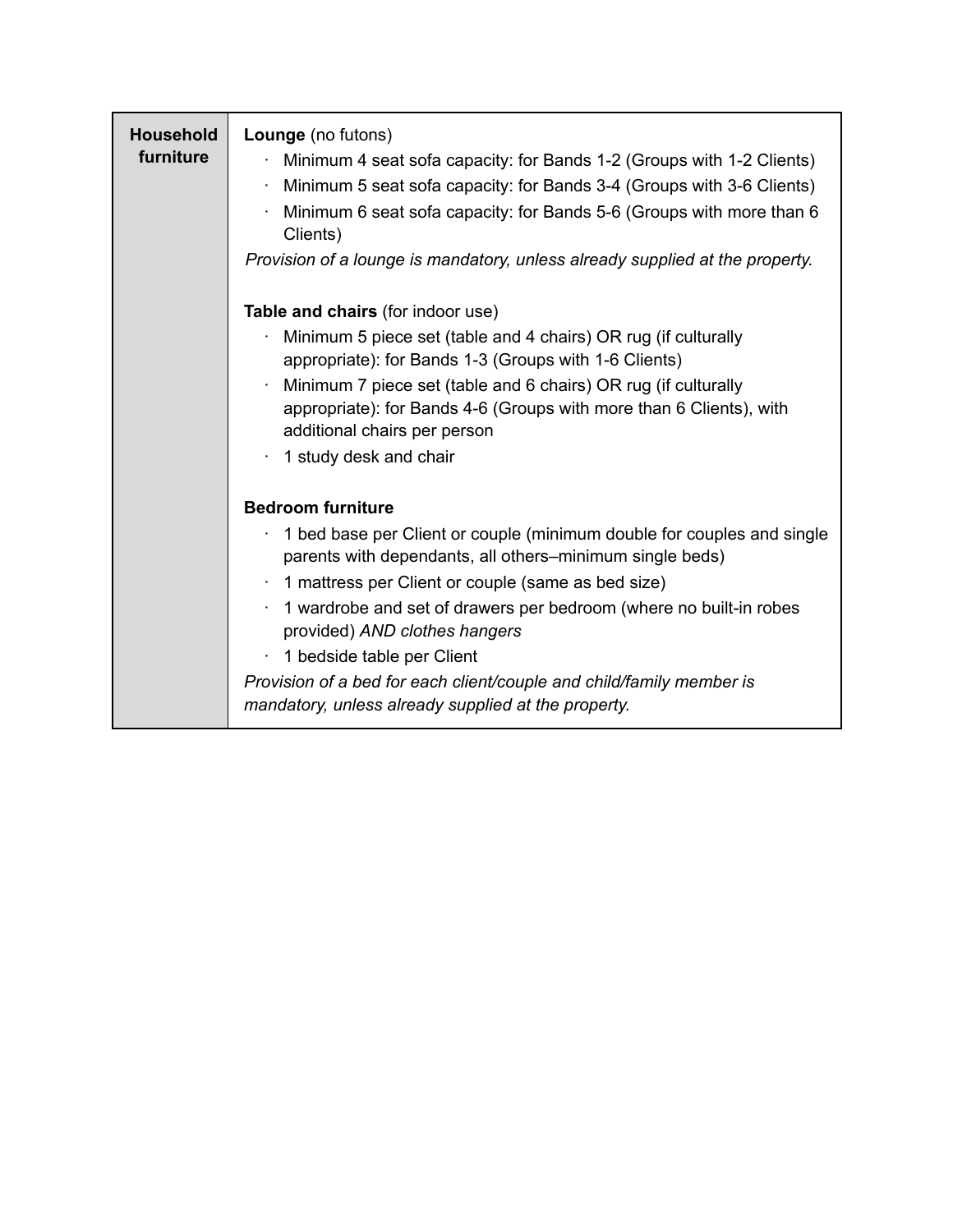| <b>Kitchen</b><br>and dining | 1 large heavy based pot (min 34cm)<br>1 medium heavy based pot (min 20cm)<br>1 wok (min 42cm) OR 1 fry pan (min 30cm)<br>1 chopping board (min 44cm x 24cm)<br>1 large kitchen knife (min 17cm blade)<br>1 small kitchen knife (min 10cm blade)<br>2 large cooking spoons, 1 pair kitchen tongs, 1 can opener, 1 vegetable<br>peeler, 1 egg flip<br>1 mixing bowl<br>1 kettle<br>Food storage set and canister set<br>Ovenware, bake ware and oven mitts<br>1 toaster<br>Electric rice cooker OR an additional large heavy based pot<br>Minimum 16 piece dinner set, including dinner plates, side plates, bowls<br>and cups/mugs (plus an additional setting per person)<br>Minimum 16 piece cutlery set, including knives, forks, dessertspoons<br>and teaspoons (plus an additional setting per person)<br>Minimum 4 drinking glasses (plus an additional glass per person)<br>All items listed above are discretionary and can be adjusted to suit the<br>Group's need. |
|------------------------------|-----------------------------------------------------------------------------------------------------------------------------------------------------------------------------------------------------------------------------------------------------------------------------------------------------------------------------------------------------------------------------------------------------------------------------------------------------------------------------------------------------------------------------------------------------------------------------------------------------------------------------------------------------------------------------------------------------------------------------------------------------------------------------------------------------------------------------------------------------------------------------------------------------------------------------------------------------------------------------|
| Linen                        | <b>Bedding</b><br>1 doona or two blankets (same size as mattress) per bed, appropriate to<br>coldest climate temperature<br>1 doona cover (if doona provided) or quilt cover/bedspread (if blankets<br>provided) (same size as mattress) per bed<br>Bedding is mandatory.<br>Linen<br>1 sheet set (including two sheets and pillow slip/s same size as<br>mattress) per bed<br>1 pillow per person<br>1 mattress protector per bed<br>1 bath towel per person<br>2 hand towels<br>2 face washers<br>4 tea towels                                                                                                                                                                                                                                                                                                                                                                                                                                                            |